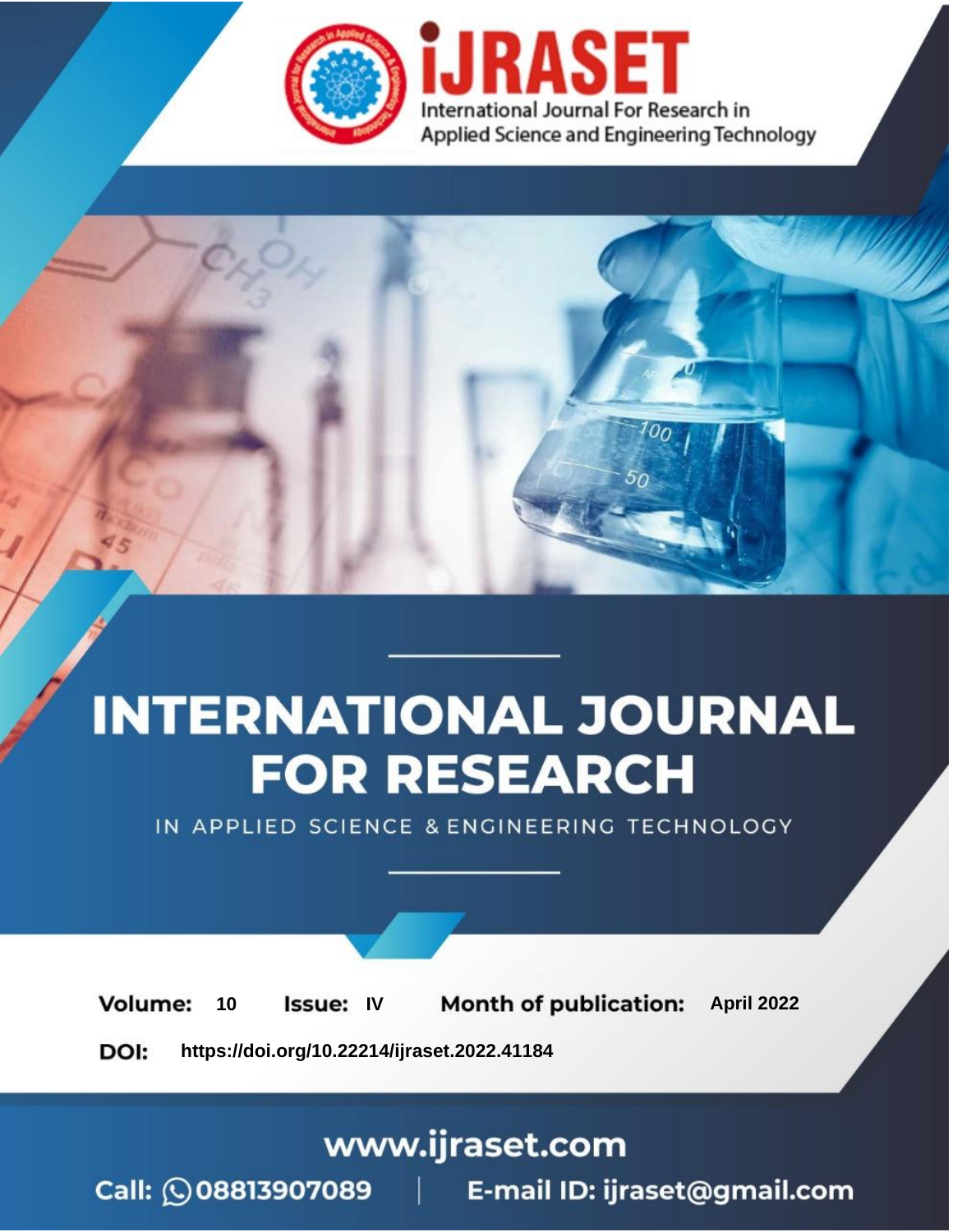

### **Maintaining Security and AchievingTransparency in Charities**

Prof. Mrs. A. H. Renushe<sup>1</sup>, Miss. Mane Shrutika Vidhyanath<sup>2</sup>, Mr. Jadhav Manish Prakash<sup>3</sup>, Mr. Sonawale Omkar Ganpat<sup>4</sup>, Mr. Jamdade Sourabh Vishnu<sup>5</sup>

*<sup>1</sup>Assistant Professor, Department of Computer Science and EngineeringDr. Daulatrao Aher College of Engg, Karad 2, 3, 4, 5B. Tech Students, Department of Computer Science EngineeringDr. Daulatrao Aher College of Engg, Karad*

*Abstract: While analyzing the problem we thought about the importance with respect to data security. Since everything is getting digitalized, security is the key point in this digital era.So, when it comes to data security or data integrity, there are*  serval ways through which we can achieve this. So, we started finding loop holes in digitize donation system. As this waywe *came on the conclusion that there are loop holes in the charity system. Hence, we have decided to use the most spectacular data security related technology i.e., "blockchain". We are going to implement blockchain technology in this proposed system, so that whatever transaction / donation done between donor and beneficiary will be transparent and open to world. which will ultimately reduce chances of corruptions usually happen in the donation system.*

#### **I. INTRODUCTION**

We started finding loop holes indigitize donation system. In this way we came to the conclusion that there are loop holes in the charity system.

Hence, we have decided to use the most spectacular data security related technology i.e., "blockchain". We are going to implement blockchain technology in this proposed system, so that whatever transaction / do- nation done between donor and beneficiarywill be transparent and open to world. Blockchain is the world's leading software platform for digital assets and it plays a lead role in crypto currency market. It is very easy to transfer money overseas. Which will ultimately reduce chances of corruptions happen in the donation system.

The charity system mode proposed the use of blockchain technology to solve prob- lems in social emergency assistance. also analysed the application of blockchain technology in India's philanthropy and af- firmed the advantages of blockchain tech- nology in philanthropy. Blockchain tech- nology proposed to manage the assistancefunds in disaster area and establish the en- tire platform on Ethereum.

The blockchain system can bringtransparency to online charity trusts. Con- tributors can see the journey of the dona- tion in real time and confirm if it's reach- ing the deserving hands or not. With the addition of blockchain into charities, do- nors would no longer be unaware of what's being done with their money. dona-tion information would be stored in blocks

Important aspects of a system are as follows:

- *1) Donor:* In this module, user can registerin our system as a donor using credentials and unique wallet address where he can view the campaigns and their details. And after selecting project for donation, he/she proceed for donation. The system will check the balance of donor's account. Do- nation can be complete if balance is sufficient.
- *2) Beneficiary:* The people who need helpshould fill the information which will be uploaded to the charity organization forreview, and the approved projects will be posted on the charity platform. In this module, user can register in system as a beneficiary using credentials and uniquewallet address. After registration beneficiary can create campaigns with their de- tails such as images, goals, required amount, duration. beneficiary can view all transactions related to campaigns. Beneficiary can get report of their own campaigns in which he/she will get information related to donated amount and theirinformation
- *3) Charity Organization:* The organizationcan get donation from the platforms to help other people. also, it will check the forms filled by the beneficiary. If all de- tails are founded true then only campaignis display on web page otherwise it can't.
- *4) Issue Token Module:* In this module, do-nor can request for the ERC20 token for donation purpose. While requesting for the tokens donor needs to pay as per the ex- change of token rate to the system through online payment/ UPI. After requesting for the token's admin will view the requestand then issue the tokens after confirming the payment done by the donor.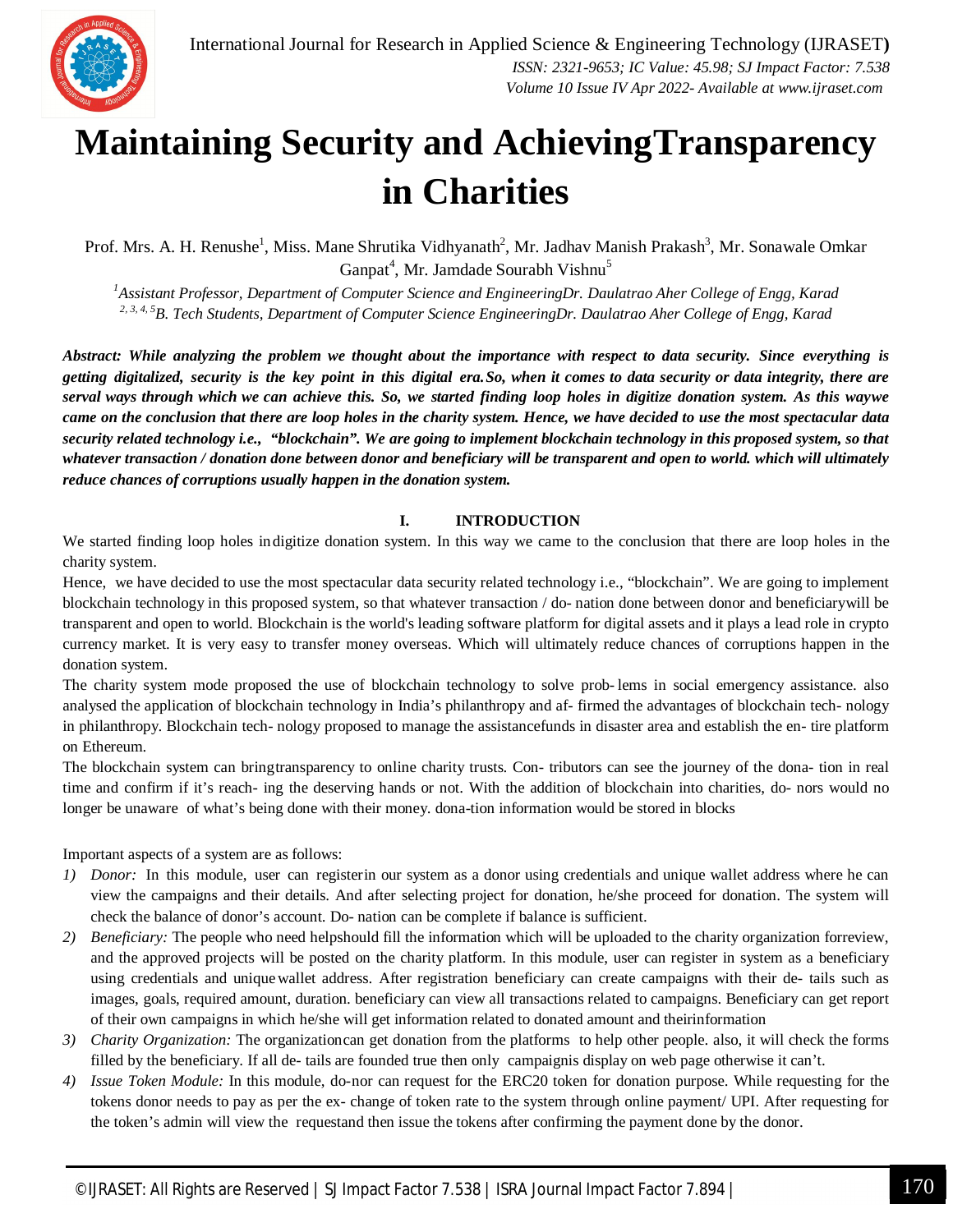

International Journal for Research in Applied Science & Engineering Technology (IJRASET**)**  *ISSN: 2321-9653; IC Value: 45.98; SJ Impact Factor: 7.538 Volume 10 Issue IV Apr 2022- Available at www.ijraset.com*

- *5) Infura Module:* Infura is a hosted Ethereum node cluster that lets you make request to the ETH-1 blockchain without requiring you to setup your own ETH-1 node. Infurais a blockchain development suite that provides application programming interfaces (APIs) and developer tools. It accesses to the Ethereum network to enable developers to build sophisticated next generation software and Web3 applications that scale to meet user demand. Infura offers top of-the-range documentation and resources to help developers build decentralized applications (Dapp) quickly. It provides the tools and infrastructure that allow developers to easily take their block-chain application from testing to scaled deployment.
- *6) Meta-Mask Module:* Meta mask is a browser extension/ app design to make accessing Ethereum Dapp ecosystem easier. It also surfs as a wallet for holdingERC-20 tokens allowing users to accessservices built on the network via the wallet. In our project we used meta mask ex- tension/ app for managing user's private keys securely. It provides features like accessing multiple accounts at one place which we can used in mobile devices also with browser extension. The meta mask supports multiple networks like Ethereum, BSC, polygon, Matic.

#### **II. LITERATURE REVIEW**

- *1)* Research on Charity System Based on Blockchain. Hangzhou Institute of Service Engineering, Hangzhou Normal University, Hangzhou, author- hu- baokun (2020). The charity organizations in India having lack of transparency. and supervision to them is difficult to achieve, which has a negative impact on the willingness of the people to donate. Block-chain as an underlying technology ofBitcoin system provides a new solution for the charity system in terms of technology. This paper proposed a charity system based on blockchain technology and ex-pounds the design pattern, architecture andoperational process of the platform. Some core functions of the charity platform have been realized and verified on Ethereum. We hope to increase the transparency of charities to enhance the people trust in charities and promote the development philanthropy by blockchainbased charity system.
- *2)* Research on Bitcoin: A Peer-to-Peer Electronic Cash System. Author: Satoshi Nakamoto (2008). Before implementing blockchain into our project, we first need to understand how blockchain works, how it is implemented onto the network. A purely peer-to-peer version of electronic cash would allow online payments to be sent directly from one party to another without going through a financial organization. This paper proposed a peer- to-peer electronic cash transaction through blockchain. Which we will be using in our respected project for the transaction pur- pose. Digital signatures provide part of the solution, but the main benefits are lost if a trusted third party is still required to prevent double-spending. We propose a solution to the double-spending problem using a peer-to-peer network. The network timestamps transactions by hashing them into an ongoing chain of hash-based proof-of-work, forming a record that cannot be changed without redoing the proof-of- work.
- *3)* Developing a Reliable Service Sys- tem of Charity Donation During the Covid-19 Outbreak. HANYANG WU 1,2 AND XIANCHEN ZHU 1 1School ofEconomics and Management, Nanjing University of Science and Technology,Nanjing 210094, China 2School of Eco- nomics and Management, Jilin Institute of Chemical Technology (2020). Resisting major disasters has become acommon global topic, and strengtheningthe governance of them is an essential fieldof charity. All countries attach importance to strengthening close cooperation betweenthe public and private sectors, various non-governmental organizations and scientific research institutions, and have formed a multi-party cooperation mechanism for disaster relief and disaster reduction. A charity donation can quickly organize work on disaster relief, which is an essen- tial part of social forces in such a situation. Blockchain technology is to provide de- centralized ledgers whose distribution is in the form of cryptography in chronological order. Each block is a linked data structure in the form of a linked list. The data in the block cannot be tampered but can be veri- fied in the system, and they can be stored safely in a sequential relationship. Data aredistributed through an extensive, distribut- ed, and incorruptible network of comput- ers.
- *4)* Blockchain smart contracts: Appli- cations, challenges, and future trends. Author: Shafaq Naheed Khan1 · Faiza Loukil2 · Chirine Ghedira-Guegan3·Elhadj Benkhelifa4 · Anoud Bani-Han (2021). In recent years, the rapid development of blockchain technology and cryptocurren- cies has influenced the financial industry by creating a new crypto-economy. Then, nextgeneration decentralized applications without involving a trusted third-partyhave emerged this is due to appearance of smart contracts, which are computer proto- cols designed to facilitate, verify, and en- force automatically the negotiation and agreement among multiple untrustworthyparties. Despite the bright side of smart contracts, several concerns continue to undermine their adoption, such as securitythreats, vulnerabilities, and legal issues. Here, we found comprehensive survey of blockchain-enabled smart contracts from both technical and usage points of view.we identify a set of challenges and open issues that need to be addressed in future studies. Finally, we identify future trends.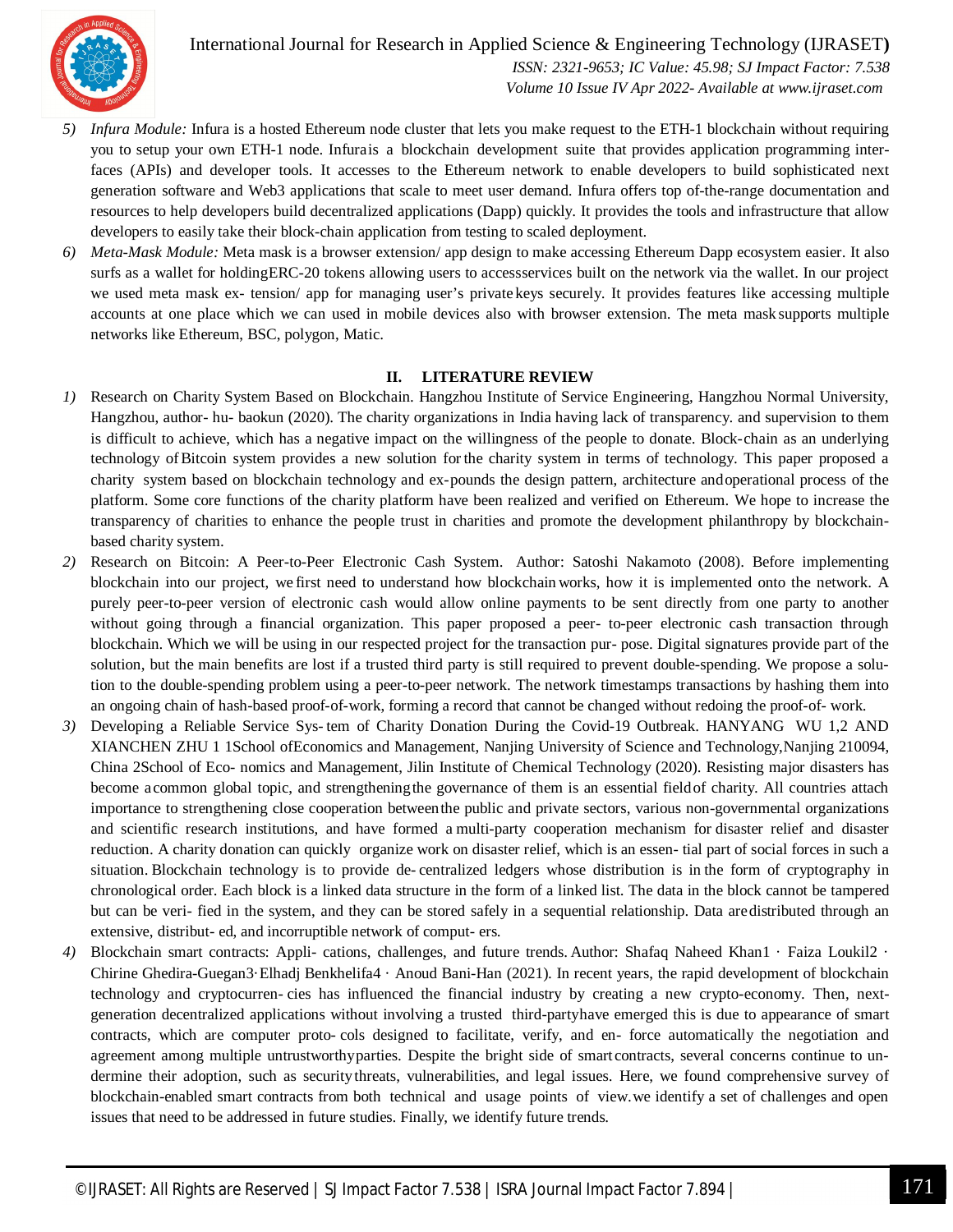

 *ISSN: 2321-9653; IC Value: 45.98; SJ Impact Factor: 7.538 Volume 10 Issue IV Apr 2022- Available at www.ijraset.com*

- *5)* Managing charity 4.0 with Block- chain: a case study at the time of Covid- 19.University G. D'Annunzio of Chieti- Pescara, Viale Pindaro, 42, 65127 Pe-scara, Italy. Corresponding author: Adalberto Ragone. The Covid-19 emergency is demonstrating the need to follow new solutions that can support the important role played by non- profit organizations around the world. Contrary to what should have happened to further combat the effect of pandemic, the majority of philanthropic organisations had a negative impact on fundraising, suf- fering a substantial decrease. Today, the Blockchain can play a pivotal role to reestablish pre-pandemic standards and en- hance the development of global philan- thropy. The available literature provides countless insights that can allow us to in- vestigate the evolutionary trends and the quality of the flows of donations to nonprofit entities over time and under numer- ous perspectives. Authors such as James, Mainardes et al. Bakers and Wiepking provided important studies on donationsflows by analyzing qualitative and quanti- tative as well as social aspects. Some authors instead pleaded an approach relatedto psychological principles, often due tothe evidence of donations already made or the empathy of donors and the emotions aroused. Nevertheless, in the context of the literature review, in our opinion some analyses emerged more than other. They clarify the close correlation between the legitimization factor. the ability to create serious and efficient donation models aswell as the reputation of non-profit organi-zations and an increase in donations.
- *6)* Review of Distributed Ledgers: The technological Advances behind crypto-currency. Author: Suvarna K. KadamDepartment of Computer Engineering, D. Y. Patil College of Engineering Akurdi (2018). Blockchain and related Distributed Ledger Technologies (DLT) are proving to be the ground breaking and likely to change the role of web from centralized document sharing platform to a generic de- centralized platform that can exchanged digital currency and help autonomously manage financial and real-estate assets. Distributed Ledger Technology (DLT) are one of key technologies responsible for bringing the openness of web back without compromising its security. The commer- cial and legal transactions can now be handled completely on the web as DLTs provide more secure and accountable envi-ronment for exchanging digital assets inthe forms of currencies, popularly known as cryptocurrency. The paper reviews the recent advances in DLTs. And also, the recent cryptocurrencies along with the re- lated distributed ledger technology (DLT) employed to realize that cryptocurrency is discussed. The review concludes with im- pact of DLT on the future of the Web.
- *7)* An Overview of Smart Contract and Use cases in Blockchain Technology. Author: Bhabendu Kumar Mahanta,SoumyaShree S Panda, Debasish Jena IIIT Bhubaneswar Odisha, India (2018). In the last decade blockchain technology become mainstream research topic because of its decentralized, peer to peer transac- tion, distributed consensus, and anonymity properties. The blockchain technology overshadows regulatory problem and tech-nical challenges. A smart contract is a computer program having self-verifying, self-executing, tamper-resistant properties.The smart contract concept was proposed by Nick Szabo in 1994. It allows executingcode without the third parties. A smart contract consists of the value, address, functions, and state. It takes transaction as an input, executes the corresponding code and triggers the output events. Depending upon the function logic implementation states are changes. Since 2008 when blockchain technology come into existence through Bitcoin cryptocurrency. The im- portance of smart contract integration of blockchain technology become a focus area to develop because it gives peer to peer transaction and database can be maintainedpublicly in a secure way in a trustful envi- ronment. Smart contracts are trackable andirreversible. All the transaction infor- mation is present in a smart contract and it executes automatically. The programming language Solidity is used to implement the smart contract in various blockchain plat- forms.
- *8)* A block chain based decentralizedexchange. Author: Harsh Patel. A pure peer to peer version of the ex- change system would allow all parties ac- cess to the market without relying on any central organization for market access. Pa- per proposes a solution for the problem of maintain an order book and determine the execution rate in the peer-to-peer network. Like cryptocurrencies the network relies on blockchain of transaction. Digital signa- ture system would be the core of the decentralized market place. The paper de- fines basic ground rules for the working of decentralized exchange. The major components of the decentralized exchange are issuing process, co-existence of blockchainand order books and functions of the miner. Unlike other crypto currencies de- centralized exchange would have a trust- based issuing process which in long run would be a sum zero game. The decentral- ized Exchange would have 3 types of enti- ties namely – Issuer, Trader and Miner.Were issuer being the entity who is the ini-tial starting point for the decentralized ex- change, trader is the entity that places the order to either buy / sell a defined quantity,and miners are entities who constantly lis- ten to the network for successful transac- tion broadcasted by the nodes.
- *9)* A Study of Private Donation System Based on Blockchain for Transparency and Privacy. Author: junho jeong [Sci- ence and Engineering Kongju National University, Cheonan, Rep. of Korea] (2020). Nowadays, social inequality is an im- portant social problem. Donations are one of the many ways to improve social ine- quality. Donation is largely divided intosponsorship by individuals such as corpo- rations and public administration. In theindividual sponsorship, it is common to donate to a donation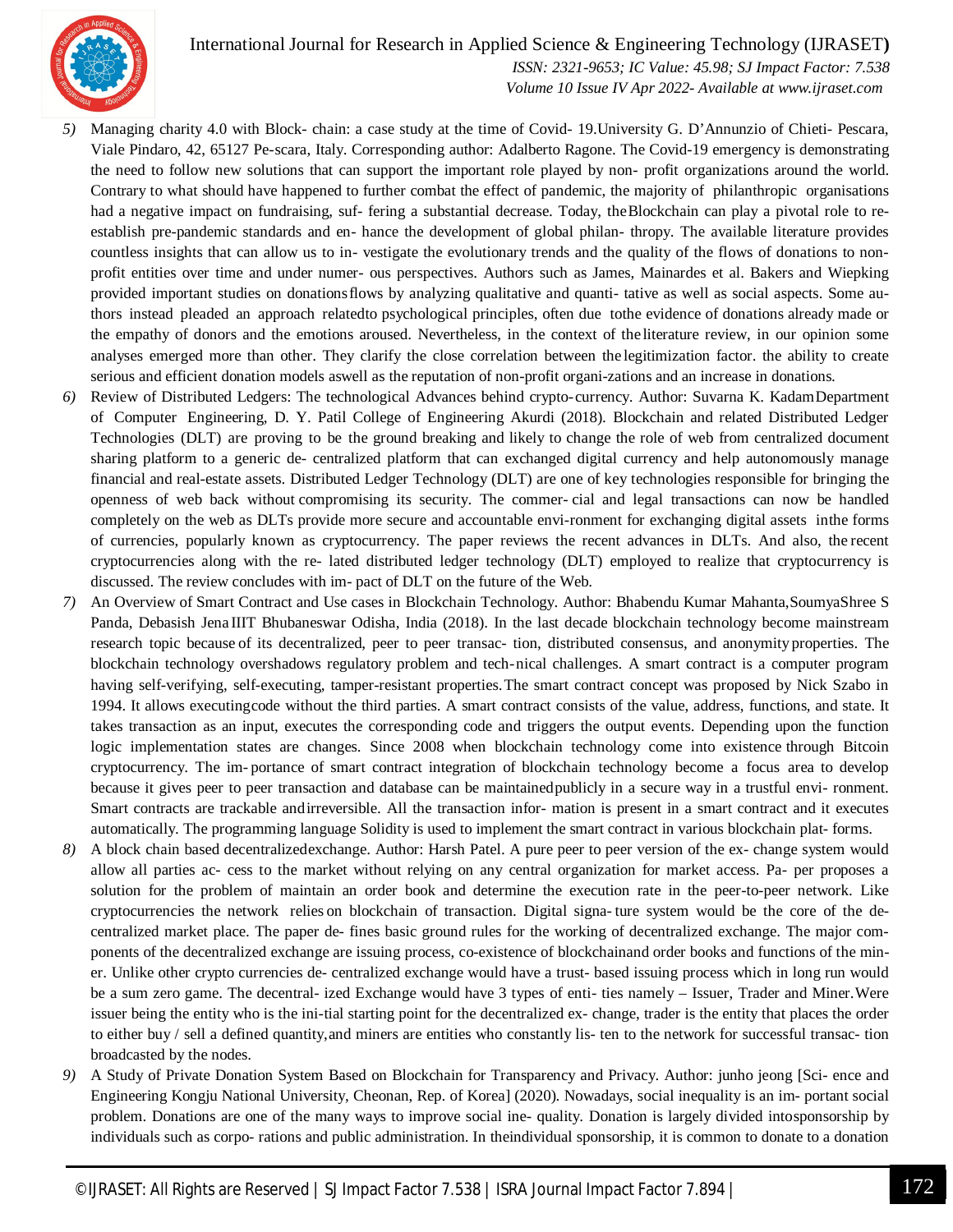

 *ISSN: 2321-9653; IC Value: 45.98; SJ Impact Factor: 7.538 Volume 10 Issue IV Apr 2022- Available at www.ijraset.com*

organization and to support the aid recipients by donation or- ganization. Many people are reluctant to support to this donation because of the lack of transparency. In addition, many donation organizations lack transparentand formal administration due to lack of working capital. Therefore, this paper pro- poses a method to enhance personal trans- parency by enhancing the transparency of donation organizations and protecting the privacy of sponsors using blockchain thatis a Hyperledger fabric.

*10)* An Investigation of Fraud in Non- profit Organizations: Occurrences and Deterrents. Author: Janet Greenlee, Mary Fischer Teresa Gordon and Eliz- abeth Keating. [The Hauser Centre for Non-profit Organizations Harvard Uni- versity]. Losses due to fraudulent activities are par- ticularly troublesome in the non-profit sec-tor because they directly reduce resources available to address tax-exempt purposes. The ensuing bad publicity may also reducecontributions and grants in subsequent pe- riods. This paper uses data provided byCertified Fraud Examiners to report on the types of fraud they identified in non-profit organizations and the characteristics of both the victims and the perpetrators of thefraudulent activities. Based on the analysis of the data, the authors suggest ways that fraud losses can be prevented or mitigated.In particular, governing boards are urgedto consider important controls in addition to the annual financial statement audit.

| Sr.              | Paper Name                                                     | Publisher                                                                                                             | Techniques                              | Merits                                                                                                                                                                                                                                    | Demerits                                                                                                                                                                                                             |
|------------------|----------------------------------------------------------------|-----------------------------------------------------------------------------------------------------------------------|-----------------------------------------|-------------------------------------------------------------------------------------------------------------------------------------------------------------------------------------------------------------------------------------------|----------------------------------------------------------------------------------------------------------------------------------------------------------------------------------------------------------------------|
| N <sub>o</sub>   |                                                                |                                                                                                                       |                                         |                                                                                                                                                                                                                                           |                                                                                                                                                                                                                      |
| 1.               | Research on Charity System<br>Based on Blockchain.             | hubaokun. Hangzhou<br>$In-$<br>stitute of Ser-vice<br>Engineer-ing, Hangzhou<br>Normal<br>Uni-<br>versity, Hang-zhou. | -BlockchainTechnology.<br>- Dapp Model. | Explained<br>$\frac{1}{2}$<br>complete blockchain<br>technology andits<br>working.And<br>also, Dappmodel which<br>isbased<br>on<br>Ethereum to verify our<br>sys-tem and demon-strate<br>some corefunctions of the<br>charity plat-forms. | - Some ap-plications<br>require veri-fication<br>of<br>user identityand as<br>thereis no central<br>authority<br>to<br>verify<br>the<br>user<br>identity.<br>it<br>becomes<br>an issue while devel-<br>oping<br>such |
|                  |                                                                |                                                                                                                       |                                         |                                                                                                                                                                                                                                           | applications.                                                                                                                                                                                                        |
| $\overline{2}$ . | Research<br>on<br>Bitcoin:<br>Peer<br>$\mathbf{A}$<br>Peer-to- | Satoshi Nakamoto.                                                                                                     | -Peer-to-peernetworking<br>technique.   | - We propose asolution<br>to thedouble-spending                                                                                                                                                                                           | $\mathbb{Z}$<br>Assuch, the<br>verifica-tion is                                                                                                                                                                      |
|                  | Electronic Cash System.                                        |                                                                                                                       |                                         | prob-lem using apeer-                                                                                                                                                                                                                     | relia-ble as long as                                                                                                                                                                                                 |
|                  |                                                                |                                                                                                                       | -Timestamps transaction                 | to-peer network.<br>A                                                                                                                                                                                                                     | honest nodescontrol                                                                                                                                                                                                  |
|                  |                                                                |                                                                                                                       | tech-nique.                             | purely<br>peer-to-peer                                                                                                                                                                                                                    | thenetwork, but                                                                                                                                                                                                      |
|                  |                                                                |                                                                                                                       |                                         | version ofelectronic                                                                                                                                                                                                                      | is more vul-nerable                                                                                                                                                                                                  |
|                  |                                                                |                                                                                                                       | -Simplified payment verifi-             | cashwould                                                                                                                                                                                                                                 | if thenetwork                                                                                                                                                                                                        |
|                  |                                                                |                                                                                                                       | cation technique                        | allow                                                                                                                                                                                                                                     | isoverpowered                                                                                                                                                                                                        |
|                  |                                                                |                                                                                                                       |                                         | online pay- ments to be                                                                                                                                                                                                                   | by an attack-er. the                                                                                                                                                                                                 |
|                  |                                                                |                                                                                                                       |                                         | sent directly from one                                                                                                                                                                                                                    | sim-plified meth-od<br>befooled                                                                                                                                                                                      |
|                  |                                                                |                                                                                                                       |                                         | party to an- other without<br>going through a financial                                                                                                                                                                                   | can<br>by anattacker's                                                                                                                                                                                               |
|                  |                                                                |                                                                                                                       |                                         | insti-tution.                                                                                                                                                                                                                             | fabricated                                                                                                                                                                                                           |
|                  |                                                                |                                                                                                                       |                                         | - A timestamp server                                                                                                                                                                                                                      | transactions for as                                                                                                                                                                                                  |
|                  |                                                                |                                                                                                                       |                                         | works bytaking a hash of                                                                                                                                                                                                                  | long asthe                                                                                                                                                                                                           |
|                  |                                                                |                                                                                                                       |                                         | a block of itemsto<br>be                                                                                                                                                                                                                  | attackercan                                                                                                                                                                                                          |
|                  |                                                                |                                                                                                                       |                                         | timestamped and widely                                                                                                                                                                                                                    | continueto                                                                                                                                                                                                           |
|                  |                                                                |                                                                                                                       |                                         | pub-lishing the hash.                                                                                                                                                                                                                     | overpowerthe                                                                                                                                                                                                         |
|                  |                                                                |                                                                                                                       |                                         |                                                                                                                                                                                                                                           | network.                                                                                                                                                                                                             |
|                  |                                                                |                                                                                                                       |                                         | - It is possibleto verify                                                                                                                                                                                                                 |                                                                                                                                                                                                                      |
|                  |                                                                |                                                                                                                       |                                         | pay-ments without                                                                                                                                                                                                                         |                                                                                                                                                                                                                      |
|                  |                                                                |                                                                                                                       |                                         | running a fullnetwork                                                                                                                                                                                                                     |                                                                                                                                                                                                                      |
|                  |                                                                |                                                                                                                       |                                         | node.A user<br>onlyneeds to                                                                                                                                                                                                               |                                                                                                                                                                                                                      |
|                  |                                                                |                                                                                                                       |                                         | keep acopy of<br>the                                                                                                                                                                                                                      |                                                                                                                                                                                                                      |
|                  |                                                                |                                                                                                                       |                                         | headers of the<br>block                                                                                                                                                                                                                   |                                                                                                                                                                                                                      |
|                  |                                                                |                                                                                                                       |                                         | longestproof-of-work                                                                                                                                                                                                                      |                                                                                                                                                                                                                      |
|                  |                                                                |                                                                                                                       |                                         | chain.                                                                                                                                                                                                                                    |                                                                                                                                                                                                                      |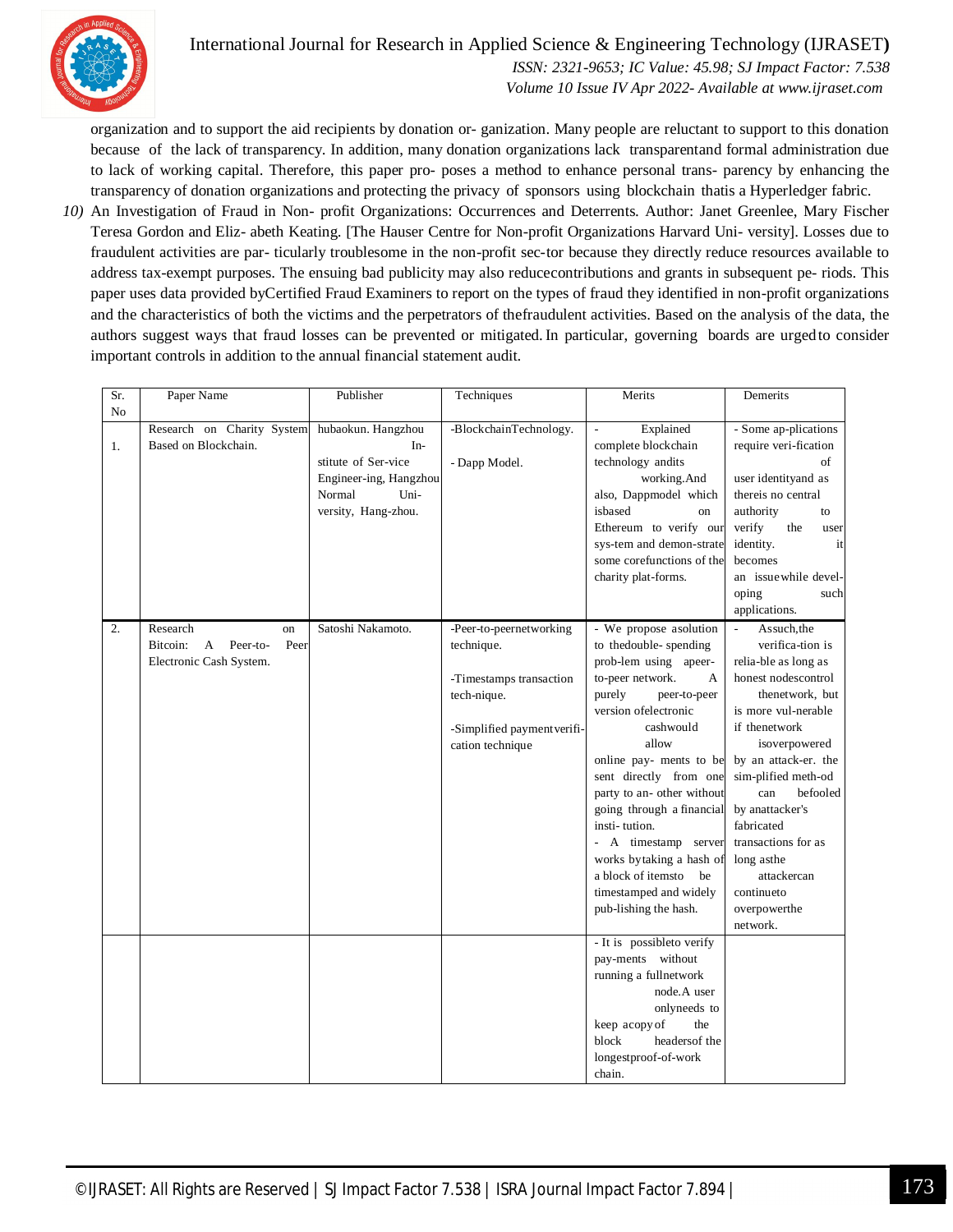

#### International Journal for Research in Applied Science & Engineering Technology (IJRASET**)**  *ISSN: 2321-9653; IC Value: 45.98; SJ Impact Factor: 7.538*

 *Volume 10 Issue IV Apr 2022- Available at www.ijraset.com*

|    | 3.<br>Developing a Reli-able Service<br>System of Charity Donation<br>During the Covid-19 Outbreak. | School of Eco-nomics<br>and<br>Management, Nanjing<br>Uni-<br>versity of Sci-ence<br>and<br>Technology, Nanjing. | -Blockchaintechnology<br>-Mathematical algorithms<br>(e.g., SHA256, proof-of-<br>work), | -Blockchain provides a<br>newindependent, tamper-<br>proof, and transparent<br>platform to se-curely<br>store,<br>transmit<br>and process<br>sensi-tive and valua-ble<br>data.<br>$-SHA-256$<br>hashing algo-rithm is<br>used to confirm the<br>transaction<br>And creates a new block<br>to the chain.                                                                                                                                                                                                                                                                                                       | - Data is im- mutable<br>on blockchain.<br>Data<br>once written<br>can-not be re-moved.<br>If a person utiliz-es a<br>digital platform that<br>runs<br>on<br>blockchain<br>technology, then he<br>willbe unable to<br>remove<br>its<br>from<br>trace<br>the system when he<br>doesn't wantit there. |
|----|-----------------------------------------------------------------------------------------------------|------------------------------------------------------------------------------------------------------------------|-----------------------------------------------------------------------------------------|---------------------------------------------------------------------------------------------------------------------------------------------------------------------------------------------------------------------------------------------------------------------------------------------------------------------------------------------------------------------------------------------------------------------------------------------------------------------------------------------------------------------------------------------------------------------------------------------------------------|-----------------------------------------------------------------------------------------------------------------------------------------------------------------------------------------------------------------------------------------------------------------------------------------------------|
| 4. | Blockchain                                                                                          | Shafaq                                                                                                           | - Smart contract                                                                        | - Smart contracts                                                                                                                                                                                                                                                                                                                                                                                                                                                                                                                                                                                             | - In addition to                                                                                                                                                                                                                                                                                    |
|    | smart<br>contracts:                                                                                 | Naheed Khan,                                                                                                     | different<br>and                                                                        | executable<br>are                                                                                                                                                                                                                                                                                                                                                                                                                                                                                                                                                                                             | the vulnerabil-                                                                                                                                                                                                                                                                                     |
|    | Applications,                                                                                       | Faiza<br>Loukil,                                                                                                 | platforms to de-                                                                        | codes that run on                                                                                                                                                                                                                                                                                                                                                                                                                                                                                                                                                                                             | problem,<br>ity                                                                                                                                                                                                                                                                                     |
|    | challenges,<br>and                                                                                  | Chirine Ghedi-                                                                                                   | velop and deploy                                                                        | top of the block-                                                                                                                                                                                                                                                                                                                                                                                                                                                                                                                                                                                             | smart contracts                                                                                                                                                                                                                                                                                     |
|    | future trends.                                                                                      | ra-Guegan3                                                                                                       | contract<br>smart                                                                       | chain to facilitate,                                                                                                                                                                                                                                                                                                                                                                                                                                                                                                                                                                                          | face<br>several                                                                                                                                                                                                                                                                                     |
|    |                                                                                                     | Elhadj                                                                                                           | NXT,<br>(e.g.,                                                                          | execute, and en-                                                                                                                                                                                                                                                                                                                                                                                                                                                                                                                                                                                              | challenges in-                                                                                                                                                                                                                                                                                      |
|    |                                                                                                     | Benkhelifa4.                                                                                                     | Ethereum,<br>Hy-                                                                        | force<br>an<br>agree-                                                                                                                                                                                                                                                                                                                                                                                                                                                                                                                                                                                         | cluding priva-                                                                                                                                                                                                                                                                                      |
|    |                                                                                                     | Anoud<br>Bani-                                                                                                   | perledger Fabric)                                                                       | between<br>ment                                                                                                                                                                                                                                                                                                                                                                                                                                                                                                                                                                                               | cy, legal, and                                                                                                                                                                                                                                                                                      |
|    |                                                                                                     | Han.                                                                                                             |                                                                                         | untrustworthy<br>without<br>parties                                                                                                                                                                                                                                                                                                                                                                                                                                                                                                                                                                           | performance<br>issues.                                                                                                                                                                                                                                                                              |
|    |                                                                                                     |                                                                                                                  |                                                                                         | involvement<br>the                                                                                                                                                                                                                                                                                                                                                                                                                                                                                                                                                                                            |                                                                                                                                                                                                                                                                                                     |
|    |                                                                                                     |                                                                                                                  |                                                                                         | of a trusted                                                                                                                                                                                                                                                                                                                                                                                                                                                                                                                                                                                                  |                                                                                                                                                                                                                                                                                                     |
|    |                                                                                                     |                                                                                                                  |                                                                                         | third-party.                                                                                                                                                                                                                                                                                                                                                                                                                                                                                                                                                                                                  |                                                                                                                                                                                                                                                                                                     |
| 5. | Managing chari- ty 4.0 with                                                                         | University G.                                                                                                    | - Blockchain                                                                            |                                                                                                                                                                                                                                                                                                                                                                                                                                                                                                                                                                                                               | - The block- chain                                                                                                                                                                                                                                                                                  |
|    | Blockchain: a case study at the<br>time of Covid-19.                                                | D'Annunzio of<br>Chieti-<br>Pescara, VialePindaro,<br>Italy.Corresponding<br>Author: Adal-berto<br>Ragone.       | Charity Wall(CW)<br>$\overline{\phantom{a}}$                                            | The Block-chain's<br>$\overline{a}$<br>added value for philan-<br>thropy<br>consists<br>in<br>transparency<br>and<br>accountability as well as<br>create a transparent rela-<br>tionship with do- nors<br>and recipi- ents<br>and<br>improve<br>efficacy<br>to<br>reach-ing the right peo-<br>ple.<br>-Charity Wall is the most<br>ad- vanced and com-<br>plete tool to trace and<br>notarize the<br>use<br>of<br>donations using the immu-<br>tability and secu-rity of<br>the Block- chain. Charity<br>Wall combines a Social<br>Market place and Auto-<br>mated Audit So-lution for<br>the charity sector. | technol- ogy can't be<br>edited or mod- ified<br>meaning all the infor-<br>mation on it has to<br>be100% accurate. If<br>for e.g., you lose the<br>private key used to<br>access the blockchain,<br>it's<br>almost<br>im-<br>possible to get access<br>to thenetwork.                               |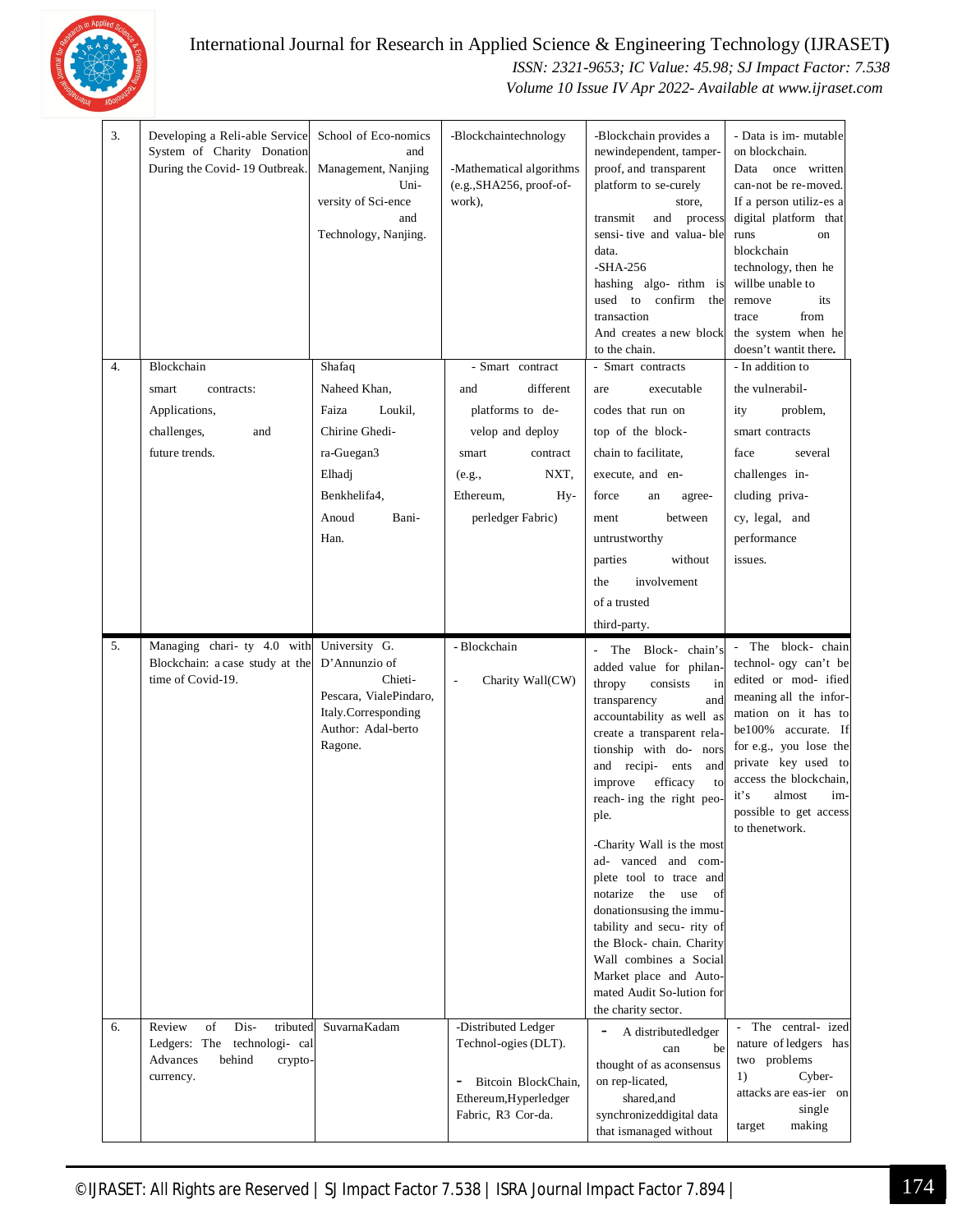

|    |                                                                          |                                                                         | - Waves, Ripple, Hash<br>graph | any need of cen-tral<br>administratoror<br>centralised da-ta storage.<br>Data isstored in<br>geo-<br>graphically spread-out<br>loca-tions.<br>The protocol defines<br>computa-tionally expen-<br>sive task called mining.<br>Mining serves as two<br>purposes:1) To verify the<br>legiti-macy of a trans-<br>action and avoid- ing<br>double-spending, 2)<br>To create new digital<br>currencies by re-warding<br>minersfor performing the<br>previous task. | ledgers<br>more<br>vulnerable tosecurity<br>threats, 2) The<br>original inten-tion of<br>decen-tralised Web is<br>fulfilled<br>not<br>with<br>central-<br>ized ledgers.<br>- A record is<br>transaction being<br>stored inthe ledger by<br>apeer node. It isoften<br>crypted<br>using a cryp-<br>tographic keyto<br>assure integ-rity and<br>non-repudiation. |
|----|--------------------------------------------------------------------------|-------------------------------------------------------------------------|--------------------------------|--------------------------------------------------------------------------------------------------------------------------------------------------------------------------------------------------------------------------------------------------------------------------------------------------------------------------------------------------------------------------------------------------------------------------------------------------------------|---------------------------------------------------------------------------------------------------------------------------------------------------------------------------------------------------------------------------------------------------------------------------------------------------------------------------------------------------------------|
|    |                                                                          |                                                                         |                                | In permission- less<br>-<br>DLT plat- forms, the<br>ledger is maintained by<br>collaborative ac- tion<br>among nodesin the public<br>net- work and is ac-<br>cessible to every-one.                                                                                                                                                                                                                                                                          |                                                                                                                                                                                                                                                                                                                                                               |
| 7. | An Overview of Smart<br>Contractand Use<br>cases inBlockchain Technology | Bhabendu Kumar<br>Ma-<br>hanta, SoumyaShree S<br>Panda, De-basish Jena. | - Smart Contract.              | -Blockchain technology<br>con-cept<br>derived frominitial<br><b>Bitcoin</b><br>transaction<br>sys-<br>A<br>block-<br>tem.<br>chain is a digitalledger<br>which<br>store transactionpublicly<br>after<br>verifies the trans-action<br>by nodes.<br>transaction<br>-Each<br>is<br>validated by the nodes                                                                                                                                                       | - All the trans-action<br>infor-mation is pre-<br>sent in<br>a smart<br>contract<br>and<br>it<br>executes<br>au-<br>tomatically.<br>-<br>Once<br>smart<br>contract is Ex- ecuted<br>then we can't modify<br>that contract.                                                                                                                                    |
|    |                                                                          |                                                                         |                                | and<br>transactions<br>are<br>secured<br>by<br>cryp-<br>tography hashfunction.                                                                                                                                                                                                                                                                                                                                                                               |                                                                                                                                                                                                                                                                                                                                                               |
| 8. | A block chain based decentral-<br>ized exchange.                         | Harsh Patel.                                                            | -Decentralizedtechnology       | -The<br>decentral-<br>ized<br>exchange standardizes the<br>speed of transac- tion<br>across all financial instru-<br>ment there by reducing<br>loss dueto speed of trans-<br>fer.                                                                                                                                                                                                                                                                            | - peer<br>to<br>peer<br>of<br>version<br>the<br>exchange<br>sys-<br>tem<br>would al- low<br>all<br>parties access to the<br>market<br>without<br>relying on any central<br>organi- zation<br>for<br>market access.                                                                                                                                            |
|    |                                                                          |                                                                         |                                |                                                                                                                                                                                                                                                                                                                                                                                                                                                              | Speed<br>$\overline{\phantom{a}}$<br>of<br>transfer is a limited<br>dif-<br>of<br>ferent<br>financialinstrument                                                                                                                                                                                                                                               |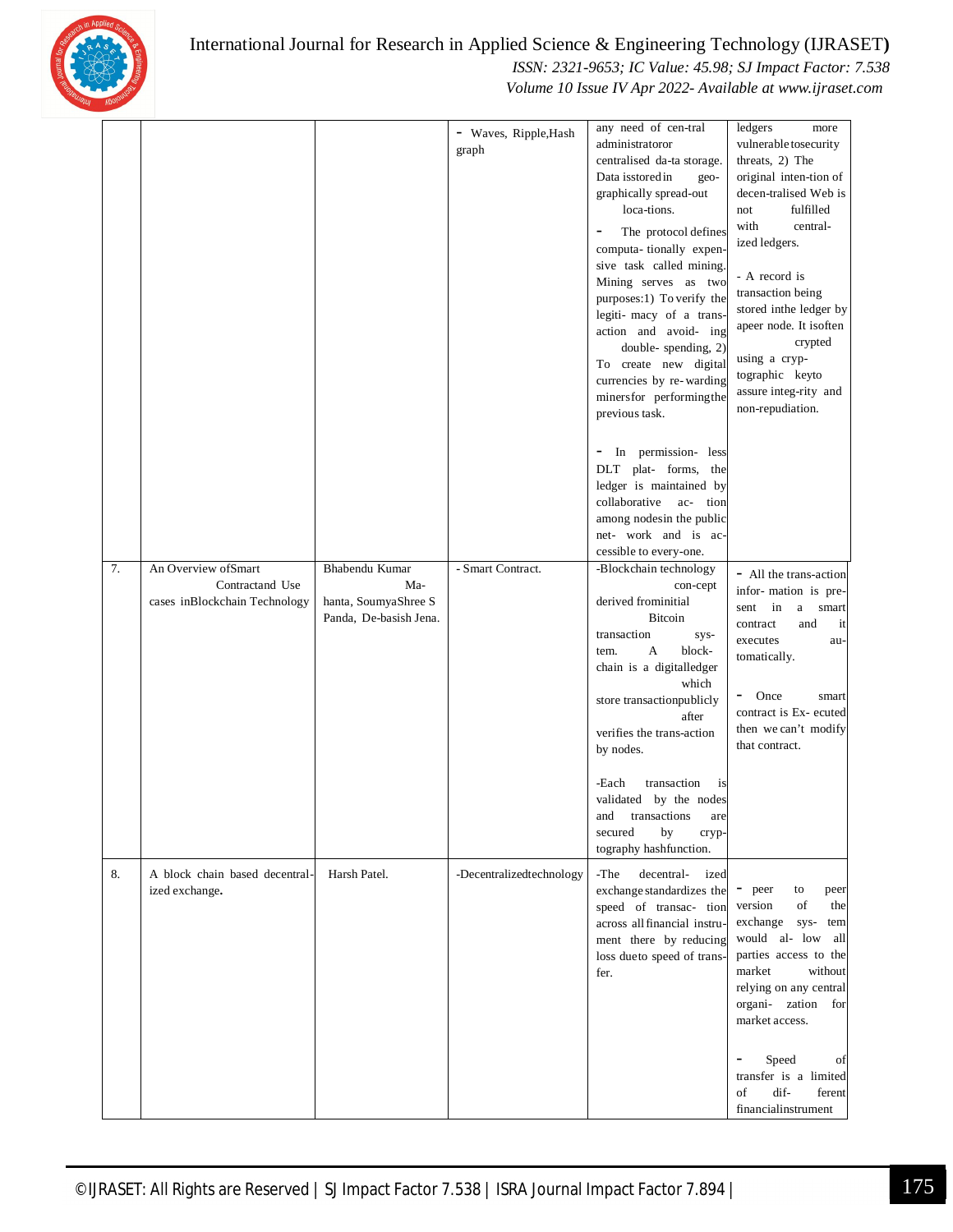

 *ISSN: 2321-9653; IC Value: 45.98; SJ Impact Factor: 7.538*

 *Volume 10 Issue IV Apr 2022- Available at www.ijraset.com*

| 9.  | A Study of Private<br>DonationSystem Based on<br>Blockchain<br>for<br>Transparency and Privacy.   | junho jeong                                                                      | -BlockchainTechnology                                                                                                                                                                                                                                                                                                                                                                                                                                                                                                                   | -Therefore, there<br>should beregular<br>notifi-cation<br>of this<br>information. Inaddition,<br>it<br>is<br>toinform<br>necessary<br>spon-sors<br>regularlythat<br>infor-<br>mation is need-ed.<br>Provide<br>the<br>$\overline{\phantom{a}}$<br>security/privacy&<br>Maintaining<br>Transparency in this<br>system. | people tendto<br>$\overline{\phantom{a}}$<br>avoid spon-sorship<br>be-cause<br>of<br>thelack of trans-<br>parency in the<br>sponsoring<br>organization.<br>- In addition, many<br>sponsor-ing organiza-<br>lack<br>tions<br>transparent and<br>formal<br>administrationdue to<br>lack ofworking capi-<br>tal. |
|-----|---------------------------------------------------------------------------------------------------|----------------------------------------------------------------------------------|-----------------------------------------------------------------------------------------------------------------------------------------------------------------------------------------------------------------------------------------------------------------------------------------------------------------------------------------------------------------------------------------------------------------------------------------------------------------------------------------------------------------------------------------|-----------------------------------------------------------------------------------------------------------------------------------------------------------------------------------------------------------------------------------------------------------------------------------------------------------------------|---------------------------------------------------------------------------------------------------------------------------------------------------------------------------------------------------------------------------------------------------------------------------------------------------------------|
| 10. | An Investigation of Fraud<br>in Non- profit Organiza-<br>tions: Occur- rences and<br>De-terrents. | Green-lee,<br>Janet<br>Mary<br>Fischer TeresaGordon<br>and<br>Elizabeth Keating. | The<br>surveys<br>provide the mostcomplete<br>in-depth data<br>available<br>pres-ently<br>concerning fraudin the non-<br>profitsector. The sev-<br>enteen-page sur-vey<br>instrumentused to<br>collectthe data<br>focused on the following<br>six areas: cost of<br>occupational fraud,<br>methodsused to<br>commitfraud,<br>methods<br>used<br>to<br>detect<br>fraud, character-istics of<br>the or-ganizations<br>vic-<br>timized by fraud,<br>characteristics of the<br>perpetratorsof fraud,<br>and le-gal outcomes ofthe<br>fraud. | The<br>$\overline{\phantom{a}}$<br>ensuing bad<br>publicity may also re-<br>duce contribu-tions and<br>grants in<br>subsequent<br>periods.<br>While the breadth<br>of the problem is un-<br>known, recent media<br>reports suggest the lev-el<br>of fraud might be exten-<br>sive.                                    | - due to the lack of<br>regula- tory resources,<br>action may not always<br>be tak-en.                                                                                                                                                                                                                        |

#### **III. CONCLUSION**

We studied the combination of blockchain technology and philanthropy, a new charity platform model based on blockchain is proposed. In this system, us- ers complete the donation using smart con-tracts. All transactions are recorded on the blockchain to realize traceability of funds, which increase the transparency of chari- ties. The lack of transparency in charityactivities could be solved technically with this blockchain charity system, which could increase the public's trust in charity organizations. Some core components havebeen realized and verified by a decentral- ized application we have develop. A com- plete charity system based on blockchain inthe future is the next step for us.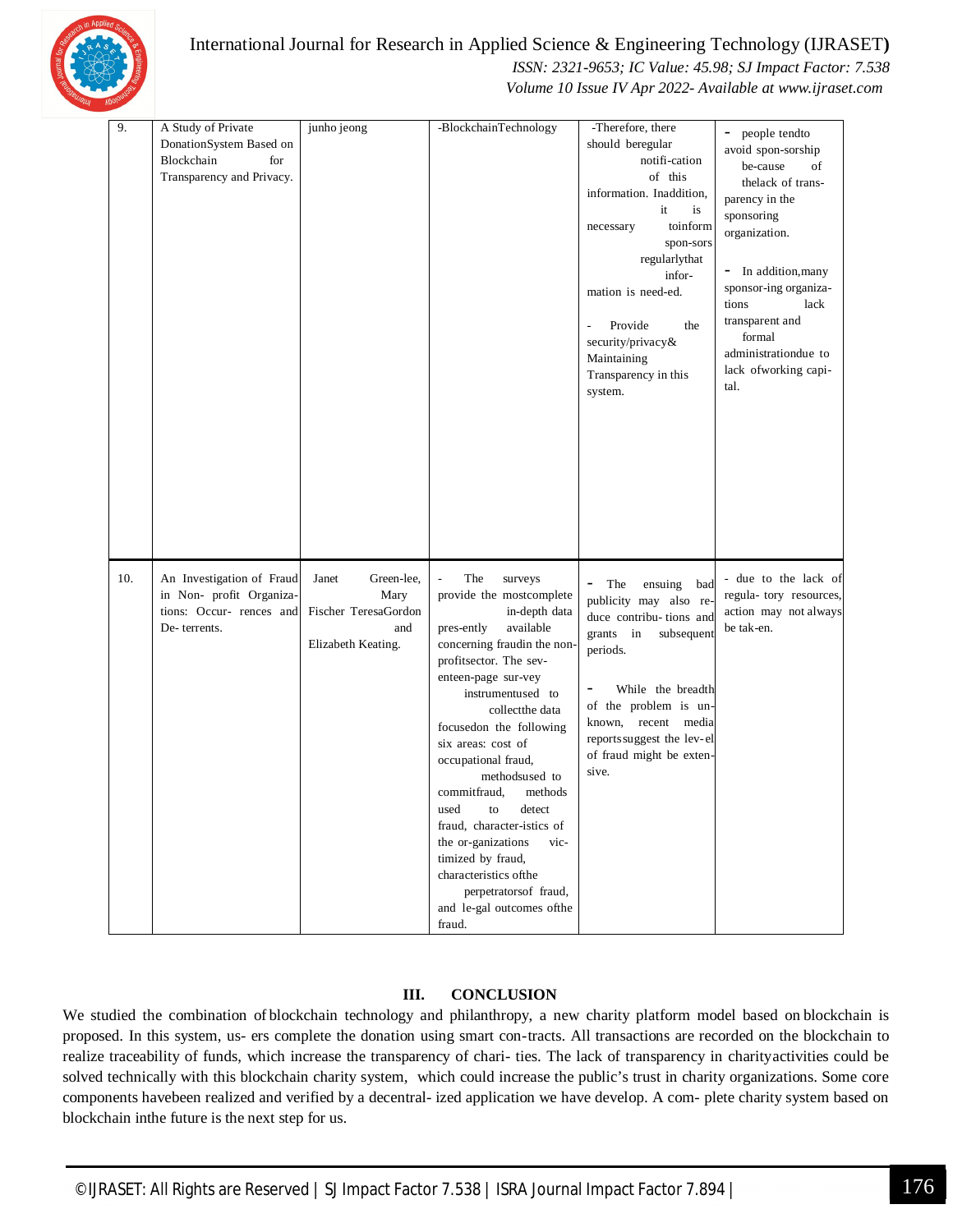

 *ISSN: 2321-9653; IC Value: 45.98; SJ Impact Factor: 7.538*

 *Volume 10 Issue IV Apr 2022- Available at www.ijraset.com*

#### **REFERENCES**

- [1] Research on Charity System Based on Blockchain. Hangzhou Institute of Service Engineering, Hangzhou Normal Universi- ty, Hangzhou, author- hubaokun (2020).
- [2] Research on Bitcoin: A Peer-to-PeerElectronic Cash System. Author: SatoshiNakamoto (2008).
- [3] Developing a Reliable Service System of Charity Donation During the Covid-19 Outbreak. HANYANG WU 1,2 AND XIANCHEN ZHU 1 1School of Econom- ics and Management, Nanjing University of Science and Technology, Nanjing 210094, China 2School of Economics and Management, Jilin Institute of Chemical Technology (2020).
- [4] Blockchain smart contracts: Applica-tions, challenges, and future trends. Au-thor: Shafaq Naheed Khan1 · Faiza Loukil2 · Chirine Ghedira-Guegan3· El-hadj Benkhelifa4 · Anoud Bani-Han (2021).
- [5] Managing charity 4.0 with Blockchain: a case study at the time of Covid- 19.University G. D'Annunzio of Chieti- Pescara, Viale Pindaro, 42, 65127 Pescara, Italy. Corresponding author: Adalberto Ragone.
- [6] Review of Distributed Ledgers: The technological Advances behind cryptocur- rency. Author: Suvarna K. Kadam De- partment of Computer Engineering, D. Y. Patil College of Engineering Akurdi (2018).
- [7] An Overview of Smart Contract andUse cases in Blockchain Technology. Au- thor: Bhabendu Kumar Mahanta, SoumyaShree S Panda, Debasish Jena IIIT Bhubaneswar Odisha, India (2018).
- [8] A block chain based decentralized ex- change. Author: Harsh Patel.
- [9] A Study of Private Donation System Based on Blockchain for Transparency and Privacy. Author: junho jeong [Science and Engineering Kongju National University,Cheonan, Rep. of Korea] (2020).
- [10] An Investigation of Fraud in Non- profit Organizations: Occurrences and De- terrents. Author: Janet Greenlee, MaryFischer Teresa Gordon and Elizabeth Keat-ing. [The Hauser Centre for Non-profit Or- ganizations Harvard University